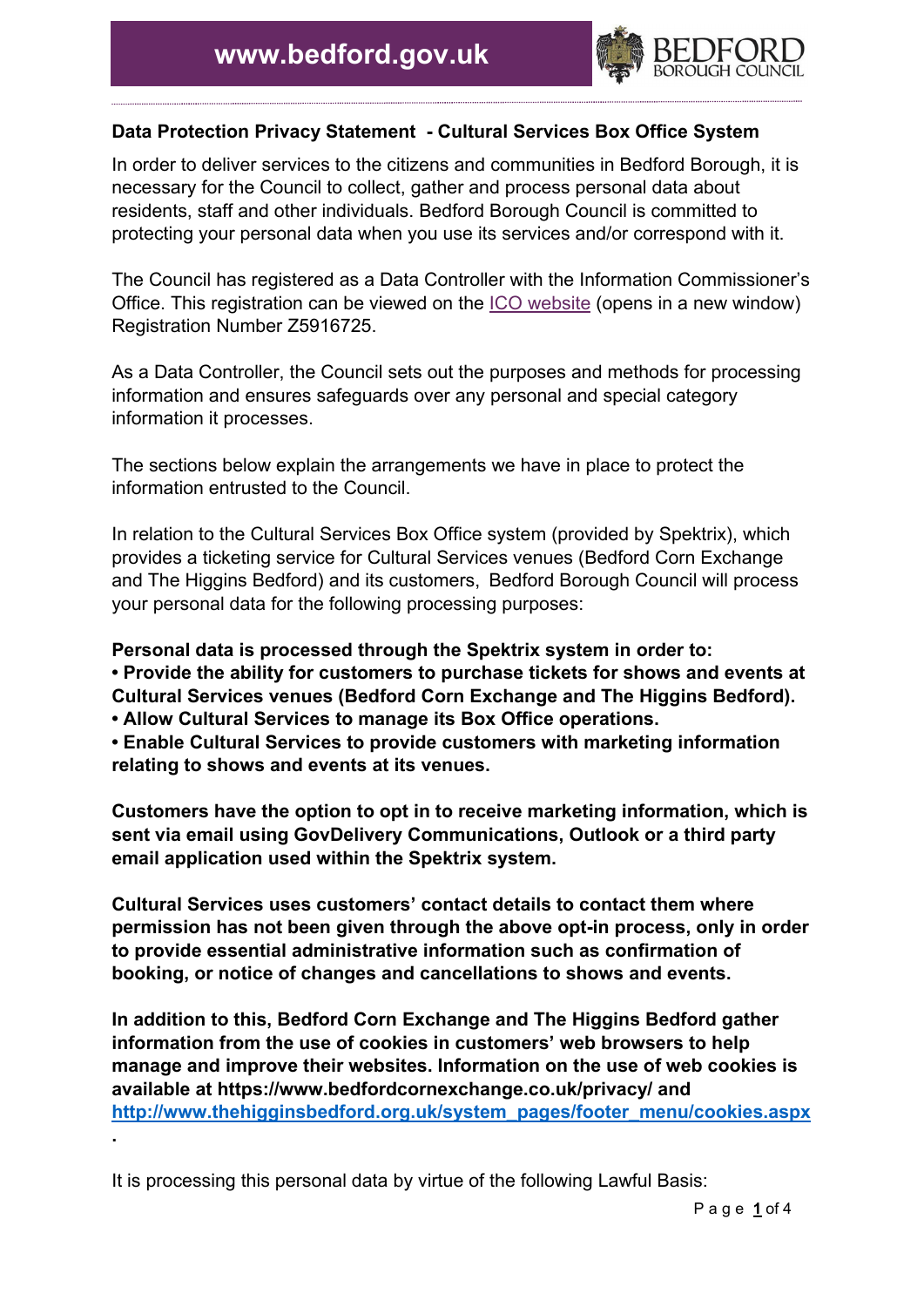

## **Consent of the data subject, Performance of a task carried out in the public interest.**

Personal data provided for the Cultural Services Box Office system may be shared with, or obtained from the following organisations (in addition to any other disclosure required by a Court of Law or in response to a valid request by, normally, a law enforcement agency):

**The Cultural Services Box Office system is provided by Spektrix. In terms of the processing of personal data, Bedford Borough Council is the Data Controller and Spektrix is the Data Processor.** 

**Spektrix processes personal data as part of the service they provide for Bedford Borough Council, including for:**

- **The marketing and sale of tickets and merchandise.**
- **The solicitation and receipt of donations.**
- **The maintenance of records required to do so effectively.**

**Spektrix processes the personal data in accordance with Bedford Borough Council's instructions from time to time and does not process the personal data for any purpose other than those expressly authorised by the Council or as set out in the agreement between the Council and Spektrix. Spektrix engages subprocessors in accordance with the terms of its agreement with Bedford Borough Council. This includes:** 

- **Amazon Web Services (AWS), Inc**
- **Loho Limited**
- **Microsoft Azure**
- **Pulsant Limited.**

**Third party applications or software products and services can be integrated with the Spektrix system. The processing of personal data by any third party processor is governed by the agreement between Bedford Borough Council and the relevant party. This includes processing carried out by: • Payment service providers, in order to allow customers to make purchases through Spektrix. • Email marketing platforms, in order to allow Bedford Borough Council to contact customers who have opted in to receive information about Bedford Cultural Services shows and events.**

The processing of your personal data will be restricted in time to:

**Personal data is stored within the Spektrix system indefinitely or until the client (Bedford Borough Council) requests that it is removed. An individual can submit a request through Bedford Borough Council to have their data erased from the database.**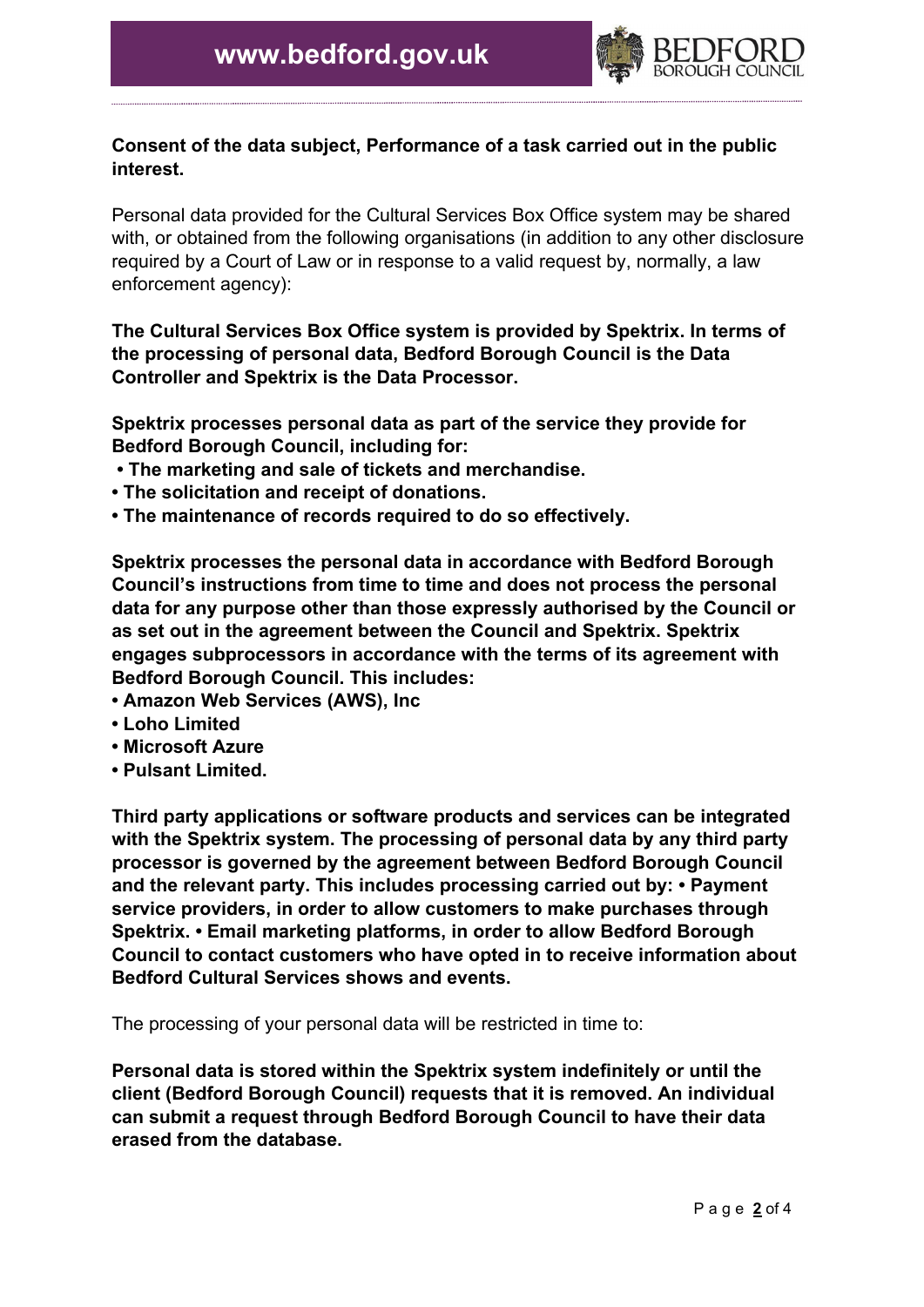

Your personal data will be held by/for the Council within the UK or the EU. If it is held elsewhere it will be held as follows:

**Spektrix store data within the European Economic Area (EEA). They will not transfer personal data to any country outside the without prior written consent of Bedford Borough Council, except for transfers to and from: any country which has a valid adequacy decision from the European Commission; any organisation which ensures an adequate level of protection in accordance with the applicable Data Protection Laws; or, otherwise in accordance with the Data Protection Laws.** 

**In this context, Data Protection Laws means all laws and regulations, including the Regulation EU 2016/679 (General Data Protection Regulation) and successor legislation, applicable to the processing of personal data under the agreement between Bedford Borough Council and Spektrix.**

We have a range of measures to protect the personal data you provide. These include: cyber security; physical security of the Council's buildings and training on Data Protection for staff.

Bedford Borough Council is the Data Controller processing your information, who can be contacted as follows:

Information Governance Bedford Borough Council Borough Hall Cauldwell Street Bedford MK42 9AP Email: [dpo@bedford.gov.uk](mailto:dpo@bedford.gov.uk) Telephone: 01234 267422

If you wish to enquire about your rights as a data subject, whether you wish to request a copy of your own information that Bedford Borough Council holds, request for data portability; rectification or erasure of your data for any reason or objection to any processing, please contact the Council's GDPR Data Protection Officer email: [dpo@bedford.gov.uk](mailto:dpo@bedford.gov.uk) or send to the above address.

Alternatively if you are unhappy in the way Bedford Borough Council has handled the processing of your information in any way, you have the right to contact the UK's Supervisory Authority: The Information Commissioner's Office who can be contacted:

| By webform:   | https://ico.org.uk/global/contact-us/email/ |
|---------------|---------------------------------------------|
| By email:     | casework@ico.org.uk or,                     |
| By telephone: | 0303 123 1113                               |

Changes to this Notice